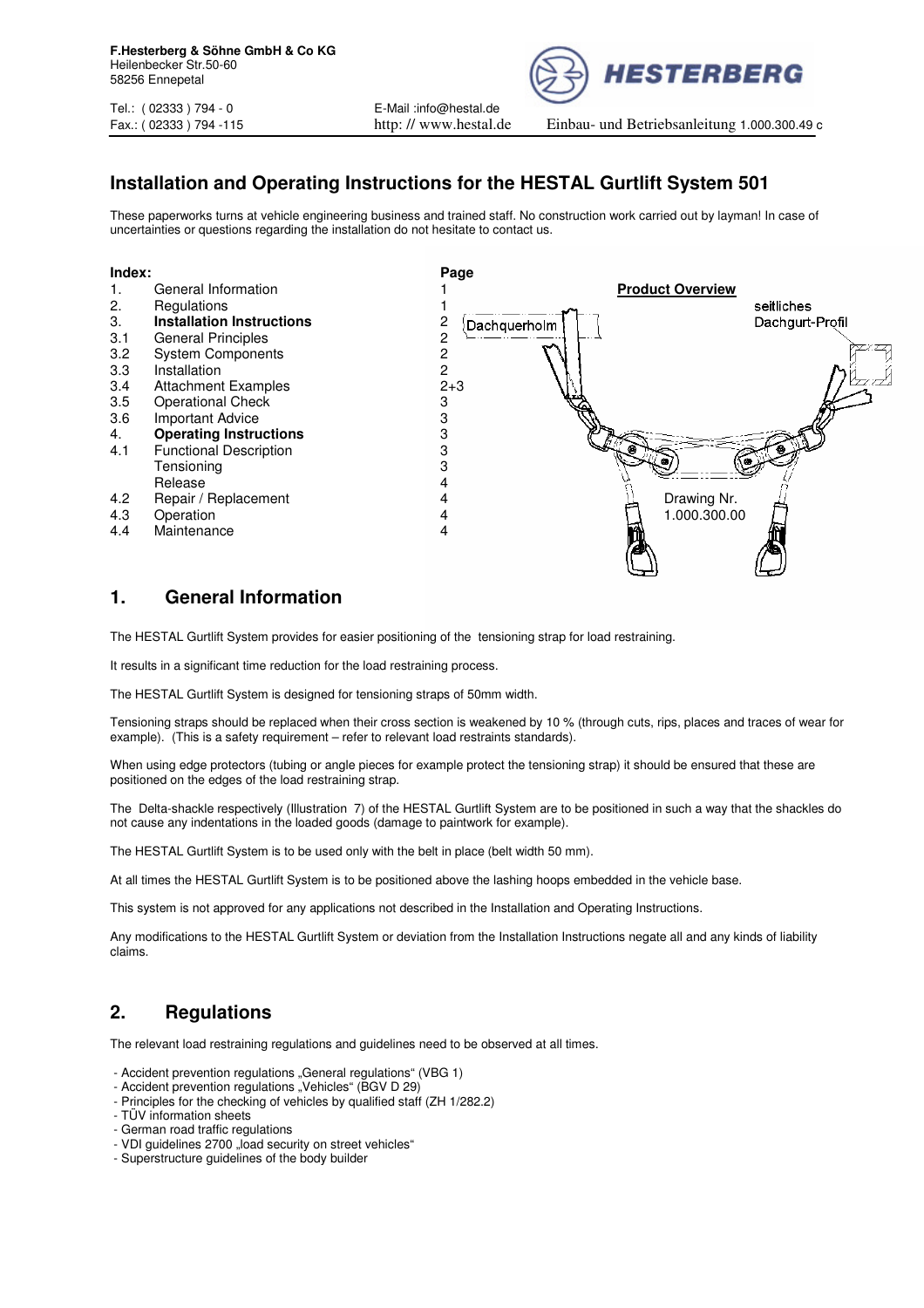

Tel.: ( 02333 ) 794 - 0 E-Mail :info@hestal.de

Fax.: ( 02333 ) 794 -115 http: // www.hestal.de Einbau- und Betriebsanleitung 1.000.300.49 c

# **3. Installation Instructions**

## **3.1 General**

The HESTAL Gurtlift System is attached to the sides of the vehicle in the area of longitudinal roof rail via the attachment strap (Illustration 1) by the manufacturer.

The number and position of the Gurtlift units is determined by the number of pallets the truck and/or trailer is designed for.

# **3.2 Product Components**

| <b>Illustration 1</b>   | Illustration 2            | Illustration 3                 | <b>Illustration 4</b>                |
|-------------------------|---------------------------|--------------------------------|--------------------------------------|
| 1.000.300.03            | 1.000.300.25              | 1.000.300.06                   | 1.000.300.50                         |
| <b>Attachment Strap</b> | D-Shackle<br>$D$ 30 x 4,5 | Snap Hook                      | Deflection Sheave Box, complete      |
|                         |                           |                                | Сũ                                   |
| Illustration 5          | Illustration 6            | <b>Illustration 7</b>          | Illustration 8                       |
| 1.000.300.01            | 1.000.300.02              | 1.000.300.17                   | 1.000.300.19                         |
| <b>Expanding Rope</b>   | Protective Snap Hook      | Delta Shackle<br>$50 \times 8$ | Hose Clamp<br>Diameter Range 32-50mm |
|                         |                           |                                |                                      |

# **3.3 Installation**

- Unpack the HESTAL Gurtlift System and spread out on a level area (vehicle base for example); now the HESTAL Gurtlift System is to be attached to the longitudinal roof rail with the 25 mm wide attachment strap. The expanding rope is to be uncoiled as illustrated; see product overview on page 1.
- The attachment of the HESTAL Gurtlift System is to be carried out in accordance with the respective roof profile design. Generally, it needs to be ensured that the attachment strap (Illustration 1) is not positioned anywhere near potential areas of shear (sliding roof).

# **3.4 Attachment Examples**



#### **Illustration 9: Attachment to Longitudinal Roof Rail**

 The HESTAL Gurtlift System is attached directly to the longitudinal roof rail via the 25 mm wide attachment strap (Illustration 1). (Do not use the D-shackle (Illustration 2) supplied)!

This prevents twisting of the deflection sheave box (Illustration 4) and enables the expanding rope (Illustration 5) to run freely.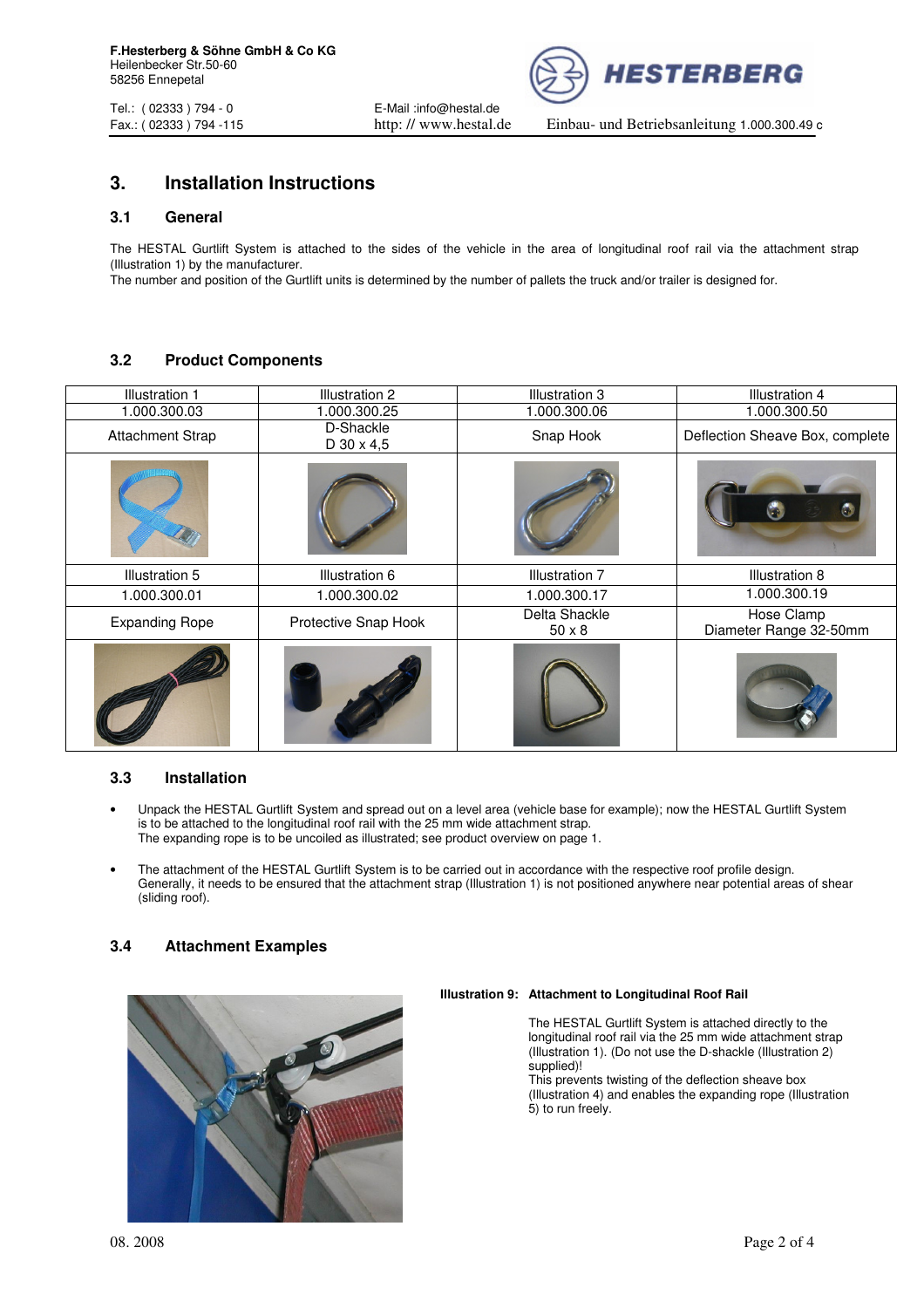*HESTERBERG* 

Tel.: ( 02333 ) 794 - 0 E-Mail :info@hestal.de

Fax.: ( 02333 ) 794 -115 http: // www.hestal.de Einbau- und Betriebsanleitung 1.000.300.49 c



#### **Illustration 10: Attachment to the Transverse Roof Beam in Curtainsider and Sliding Roof Frames**

Subject to the sliding roof and roof profile design, the hose clamp (DIN 3017) supplied (Illustration 8) and the D shackle D 30x4,5 are to be attached in such a way that the tightening screw of the clamp sits on the underside of the transverse roof beam. The D-shackle D30x4,5 (Illustration 2) with its flat side is to be pulled under the transverse roof beam too. The snap hook (Illustration 3) is clipped straight into the D-shackle D30x4,5. With this type of attachment the attachment strap supplied (Illustration 1) is not used.

**In case the HESTAL Gurtlift System is attached via the 25 mm attachment strap in the area of the sliding roof, a warning sign is to be provided for the detachment of the HESTAL Gurtlift System prior to operating the sliding roof.**   $\boldsymbol{\hat{\mathbf{y}}}$ 

After attachment of the HESTAL Gurtlift-System a tensioning strap for load restraining (width 50 mm) is to be fed through the two Delta shackles 50 x 8 (Illustration 7) on the ends of the protective snap hooks (Illustration 6).

# **3.5 Functional Check**

- Clip the load restraining tensioning strap into the corresponding lashing hoops and tension with the ratchet unit until the HESTAL Gurtlift System is completely expanded.
- Release the whole system. The HESTAL Gurtlift System will now pull the captive tensioning strap back into its respective rest position under the vehicle roof.

# **3.6 Important Advice**

The expanding rope (Illustration 5) is designed for a maximum load height of 3000 mm.

# **4. Operating Instructions**

# **4.1 Functional Description**

• The positioning of the tensioning strap in its rest position under the vehicle roof is achieved by multiple deflection of an expanding rope in the lateral roof edges of the vehicle.

# **Tensioning**

- By pulling down and inserting the tensioning strap into the ratchet unit the HESTAL Gurtlift System is being expanded and the tensioning strap is positioned above the load to be restrained.
- The number and location of the lashing straps required is to be determined by the operator, depending on the type, weight and dimensions of the load, and he is to attach them accordingly. (The friction coefficients of both load and lashings are to be observed).